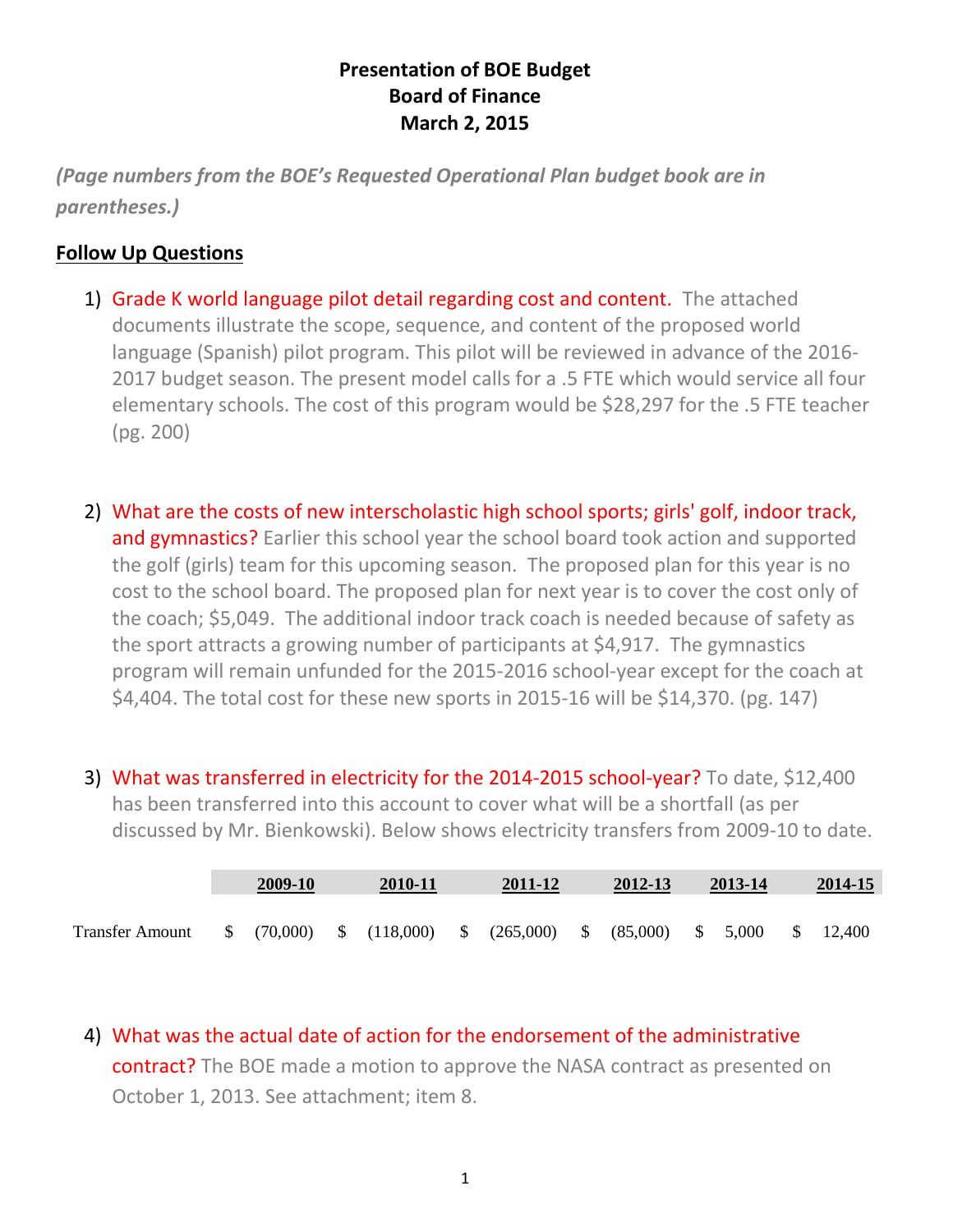- 5) Information regarding athletic field trip (transportation) contract and associated costs. We are currently in our 3<sup>rd</sup> year of a five-year contract with All-Star. The total contractual cost increase is less than 1% howeverHowever, depending on the location, the actual "per run" cost increase is between 0% - 2.5%; many of these runs have a zero increase. The 2015-16 proposed athletic field trip transportation costs are projected by the number of trips to various towns multiplied by the contracted cost (see AST contract). Detailed athletic field trip information for 2015-16 can be found on page 148 of the budget book. Other school field trips, not related to interscholastic sports, are funded through the PTA and paid for by the parents.
- 6) Information pertaining to a parent survey (survey monkey) asking the "opting out" question with bus transportation. I plan to meet with staff to create the survey and will share the timeline in the immediate future with all stakeholders.
- 7) Comparing out-placement costs to other districts. Attached is a report regarding the comparison of out-of-district placements, enrollment, and special education expenditures.
- 8) Information regarding the number of administrators in high schools comparable to Newtown. See table below.

| <b>School Name</b>             | Principal Master | Head         | Asst<br>Head<br>Master | Assistant               | Dean of<br>Principal Students   Master | House | <b>Total FTE</b><br>Administrators Enrollment |      | <b>Administrators</b><br>Average # of<br><b>Students</b> | Total<br><b>FTEAP</b> | APs<br>Average #<br>ofStudents |
|--------------------------------|------------------|--------------|------------------------|-------------------------|----------------------------------------|-------|-----------------------------------------------|------|----------------------------------------------------------|-----------------------|--------------------------------|
| Granby Memorial High School    | $\mathbf{1}$     |              |                        | $\overline{2}$          |                                        |       | 3.0                                           | 759  | 253.00                                                   | 2.0                   | 379.50                         |
| Brookfield High School         | $\mathbf{1}$     |              |                        | $\overline{2}$          |                                        |       | 3.0                                           | 918  | 306.00                                                   | 2.0                   | 459.00                         |
| New Fairfield High School      | $\mathbf{1}$     |              |                        | $\overline{2}$          |                                        |       | 3.0                                           | 1010 | 336.67                                                   | 2.0                   | 505.00                         |
| Guilford High School           | $\mathbf{1}$     |              |                        | $\mathbf{1}$            | $\overline{\mathbf{2}}$                |       | 3.0                                           | 1070 | 356.67                                                   | 3.0                   | 356.67                         |
| Avon High School               | $\mathbf{1}$     |              |                        | $\overline{\mathbf{2}}$ |                                        |       | 3.0                                           | 1083 | 361.00                                                   | 2.0                   | 541.50                         |
| Masuk High School              | $\mathbf{1}$     |              |                        | $\overline{\mathbf{2}}$ |                                        |       | 3.0                                           | 1227 | 409.00                                                   | 2.0                   | 613.50                         |
| Daniel Hand High School        | $\mathbf 1$      |              |                        | $\overline{\mathbf{2}}$ |                                        |       | 3.0                                           | 1255 | 418.33                                                   | 2.0                   | 627.50                         |
| Pomperaug Regional High School | $\mathbf{1}$     |              |                        | $\overline{\mathbf{2}}$ |                                        |       | 3.0                                           | 1259 | 419.67                                                   | 2.0                   | 629.50                         |
| Farmington High School         | $\mathbf{1}$     |              |                        | $\overline{\mathbf{2}}$ |                                        |       | 3.0                                           | 1322 | 440.67                                                   | 2.0                   | 661.00                         |
| South Windsor High School      | $\mathbf{1}$     |              |                        | 3                       |                                        |       | 4.0                                           | 1409 | 352.25                                                   | 3.0                   | 469.67                         |
| Fairfield Ward High School     |                  | 1            |                        |                         | 3                                      | 3     | 5.5                                           | 1418 | 257.82                                                   | 6.0                   | 236.33                         |
| Hall High School               | $\mathbf{1}$     |              |                        | 3                       |                                        |       | 4.0                                           | 1475 | 368.75                                                   | 3.0                   | 491.67                         |
| Cheshire High School           | $\mathbf 1$      |              |                        | 3                       |                                        |       | 4.0                                           | 1514 | 378.50                                                   | 3.0                   | 504.67                         |
| Conard High School             | $\mathbf{1}$     |              |                        | 3                       |                                        |       | 4.0                                           | 1542 | 385.50                                                   | 3.0                   | 514.00                         |
| Fairfield Ludlowe High School  |                  | 1            |                        |                         | 3                                      | 3     | 5.5                                           | 1552 | 282.18                                                   | 6.0                   | 258.67                         |
| Simsbury High School           | $\mathbf{1}$     |              |                        | 3                       |                                        |       | 4.0                                           | 1559 | 389.75                                                   | 3.0                   | 519.67                         |
| Amity Regional High School     | $\mathbf{1}$     |              |                        | 3                       |                                        |       | 4.0                                           | 1621 | 405.25                                                   | 3.0                   | 540.33                         |
| Newtown High School            | $\mathbf{1}$     |              |                        | 3                       |                                        |       | 4.0                                           | 1760 | 440.00                                                   | 3.0                   | 586.67                         |
| Trumbull High School           | $\mathbf{1}$     |              |                        | 3                       |                                        |       | 4.5                                           | 2195 | 487.78                                                   | 4.0                   | 548.75                         |
| Glastonbury High School        | $\mathbf{1}$     |              |                        | 4                       |                                        |       | 5.0                                           | 2239 | 447.80                                                   | 4.0                   | 559.75                         |
| Greenwich High School          |                  | $\mathbf{1}$ | $\mathbf{1}$           |                         | $\mathbf{1}$                           | 5     | 7.5                                           | 2678 | 357.07                                                   | 7.0                   | 382.57                         |